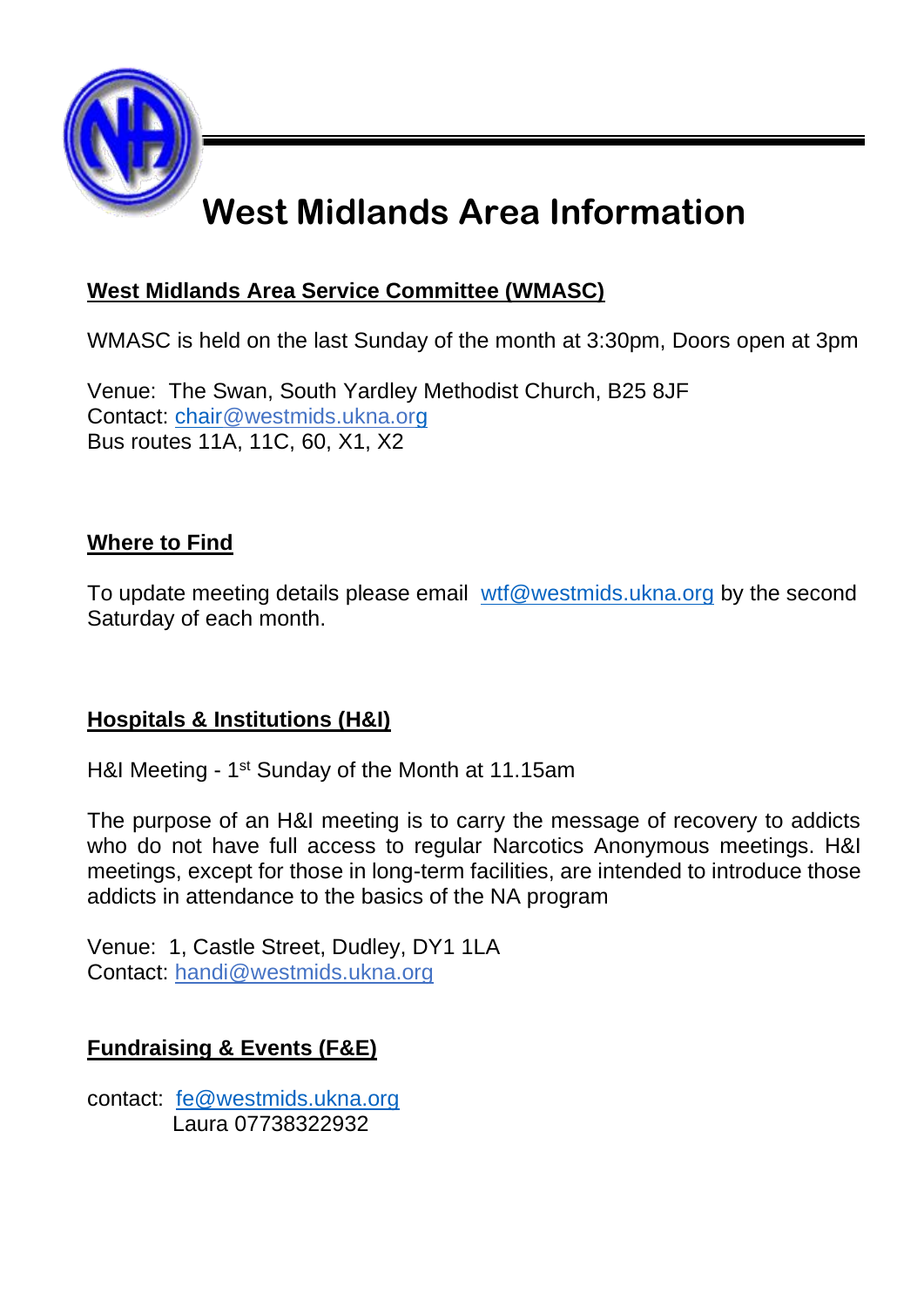

## **West Midlands Area**

# **Face to Face and Online Meetings Directory**

**June 2022**

**National Helpline 0300 999 1212**

**[www.ukna.org](http://www.ukna.org/)**

**[www.na.org](http://www.na.org/)**

**Our message is… An addict, any addict, Can stop using drugs, Lose the desire to use and find a new way to live**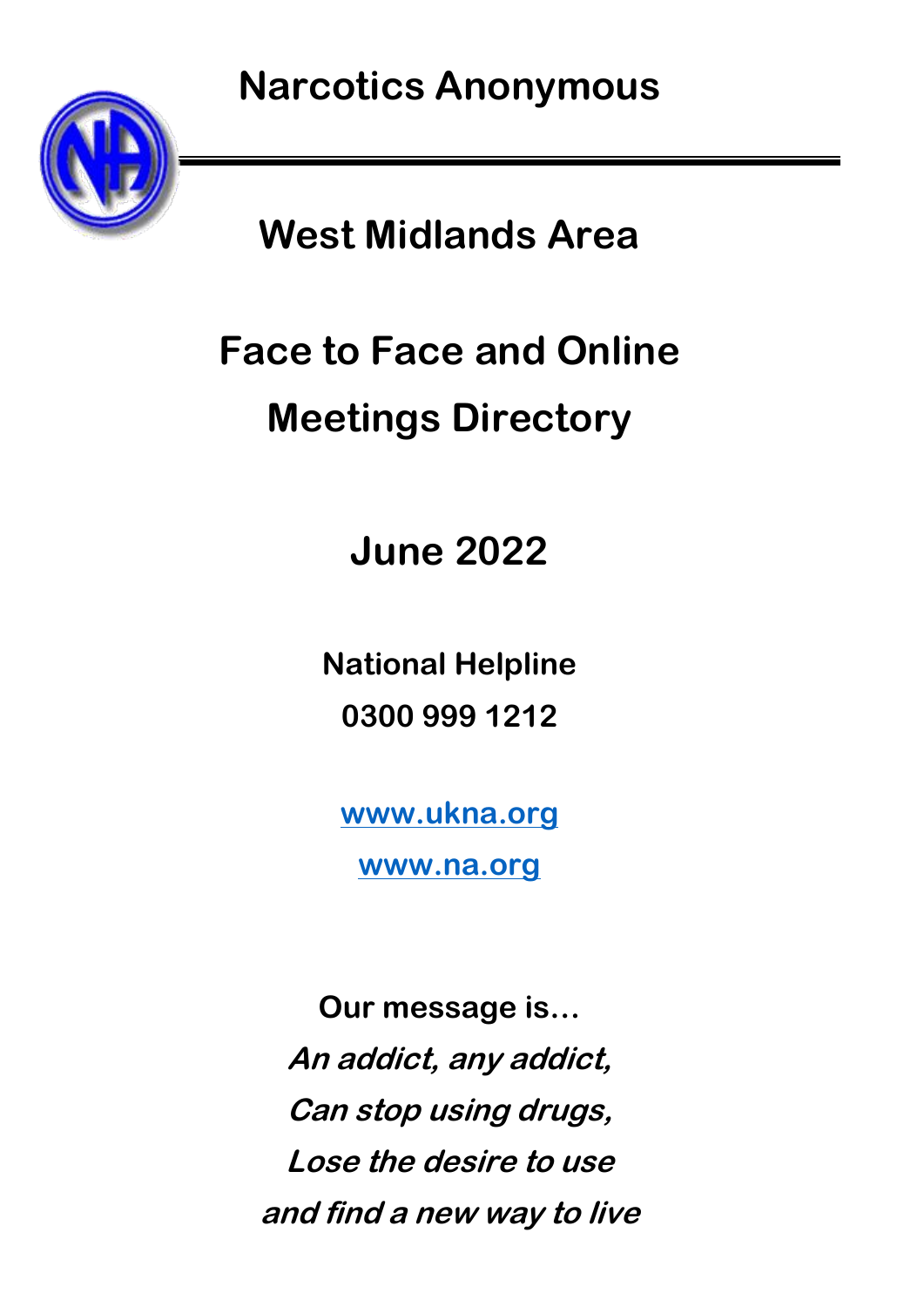| <b>Monday</b> |                    |                 |                                                                                                                               |             |  |  |
|---------------|--------------------|-----------------|-------------------------------------------------------------------------------------------------------------------------------|-------------|--|--|
| Time          | Duration           | Location        | Name                                                                                                                          | Information |  |  |
| 19.00         | $1\frac{1}{2}$ hrs | Birmingham      | Women Building Women The Swan, South<br>Yardley Methodist Church, B25 8UJ                                                     | <b>WO</b>   |  |  |
| 19.30         | $1\frac{1}{2}$ hrs | Birmingham      | We Do Recover Fox Hollies Meeting<br>100 Westley Rd, Acocks Green, B27 7UL<br>Contact: Robert 07904871040                     | <b>WCA</b>  |  |  |
| 19.30         | $1\%$ hrs          | Coventry        | Jesus Centre, 7 Lamb Street, Coventry, CV1 4AE                                                                                |             |  |  |
| 19.30         | $1\%$ hrs          | Birmingham      | Lodge Road Church Centre, 143-144 Lodge Road,<br>Hockley, B18 5BU                                                             |             |  |  |
| 19.30         | 1 $%$ hrs          | Leamington      | St Mark's Church, Rugby Road, CV32 6DL                                                                                        |             |  |  |
| 19.30         | 1 $%$ hrs          | Walsall         | 30 Station Street, Walsall, WS2 9JZ                                                                                           | <b>OOR</b>  |  |  |
|               |                    |                 | <b>Tuesday</b>                                                                                                                |             |  |  |
| 19.00         | $1\%$ hrs          | Birmingham      | Parents in Recovery Recovery Central, 9 Allcock<br>Street. B9 4DY                                                             |             |  |  |
| 19.00         | $1\%$ hrs          | W'Hampton       | St Patrick's Church, 299 Wolverhampton Road,<br>WV1000Q                                                                       |             |  |  |
| 19.00         | $1\frac{1}{4}$ hrs | Litchfield      | Wade Street Church, Frog Lane, WS13 6HL                                                                                       |             |  |  |
| 19.30         | $1\frac{1}{2}$ hrs | Solihull        | Together We Can The Bridge, 234 Stratford Rd,<br>Shirley, Solihull, B90 3AG                                                   |             |  |  |
| 19.30         | $1\%$ hrs          | Birmingham      | Brothers in Arms (Men's Meeting) Arthur Moore<br>Hall, Alexander Road, Acocks Green, B27 6HG                                  | <b>MO</b>   |  |  |
| 19.30         | $1\frac{1}{2}$ hrs | Halesowen       | Zion Christian Centre, Halesowen, B63 3AJ                                                                                     |             |  |  |
| 19.30         | $1\%$ hrs          | Coventry        | Allesley Village Hall, 118 Birmingham Road,<br>Coventry, CV5 9GX                                                              |             |  |  |
| Wednesday     |                    |                 |                                                                                                                               |             |  |  |
| 11.30         | $1\frac{1}{2}$ hrs | Birmingham      | Coming Home Recovery Central, 9 Allcock<br>Street, B9 4DY Contact: Lizzie 07466986964                                         |             |  |  |
| 18.30         | $1\%$ hrs          | Tamworth        | The Parish of St John the Baptist, 2 St John<br>Street. B79 7EX                                                               |             |  |  |
| 19.30         | 1 <sub>hr</sub>    | Alcester        | Alcester Methodist Church, Priory Road, Alcester,<br><b>B49 5DX</b>                                                           |             |  |  |
| 19.30         | $1\%$ hrs          | <b>Bedworth</b> | Bedworth Wesleyan Reform Church, The Little<br>Chapel, Bulkington Road, Bedworth, CV12 9DH<br>Contact: Michelle D 07484123413 |             |  |  |
| 19.30         | $1\frac{1}{2}$ hrs | Leamington      | Salvation Army, 1A Chapel Street, Leamington<br>Spa, CV21 1EJ                                                                 |             |  |  |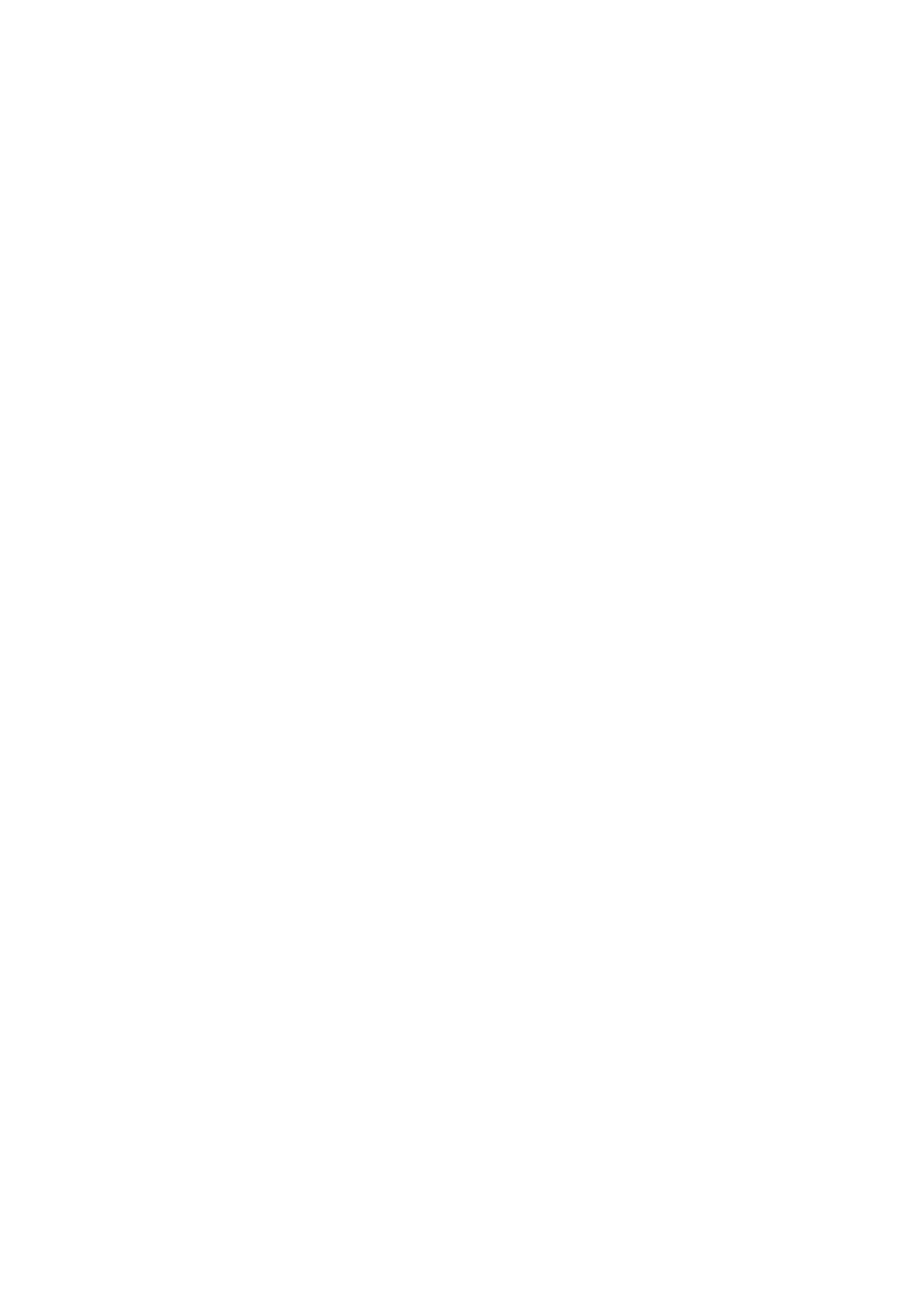## **Who is an Addict?**

Most of us do not have to think twice about this question*. We know!*  Our whole life and thinking was centred in drugs in one form or another – the getting and using and finding ways and means to get more. We lived to used and used to live. Very simply an addict is a man or woman whose life is controlled by drugs. We are people in the grip of a continuing and progressive illness whose ends are always the same: jails, institutions and death

## **We Do Recover**

When at the end of the road we find that we can no longer function as a human being, either with or without drugs, we all face the same dilemma. What is there left to do? There seems to be this alternative: either go on as best we can to the bitter ends – jails, institutions or death – or find a new way to live. In years gone by, very few addicts ever had this last choice. Those who are addicted today are more fortunate. For the first time in man's entire history, a simple way has been providing itself in the lives of many addicts. It is available to us all. This is a simple spiritual – not religious programme, known as Narcotics Anonymous

## **Keep Coming Back**

Copyright © 1989, 2000 by Narcotics Anonymous World Services, Inc

All rights reserved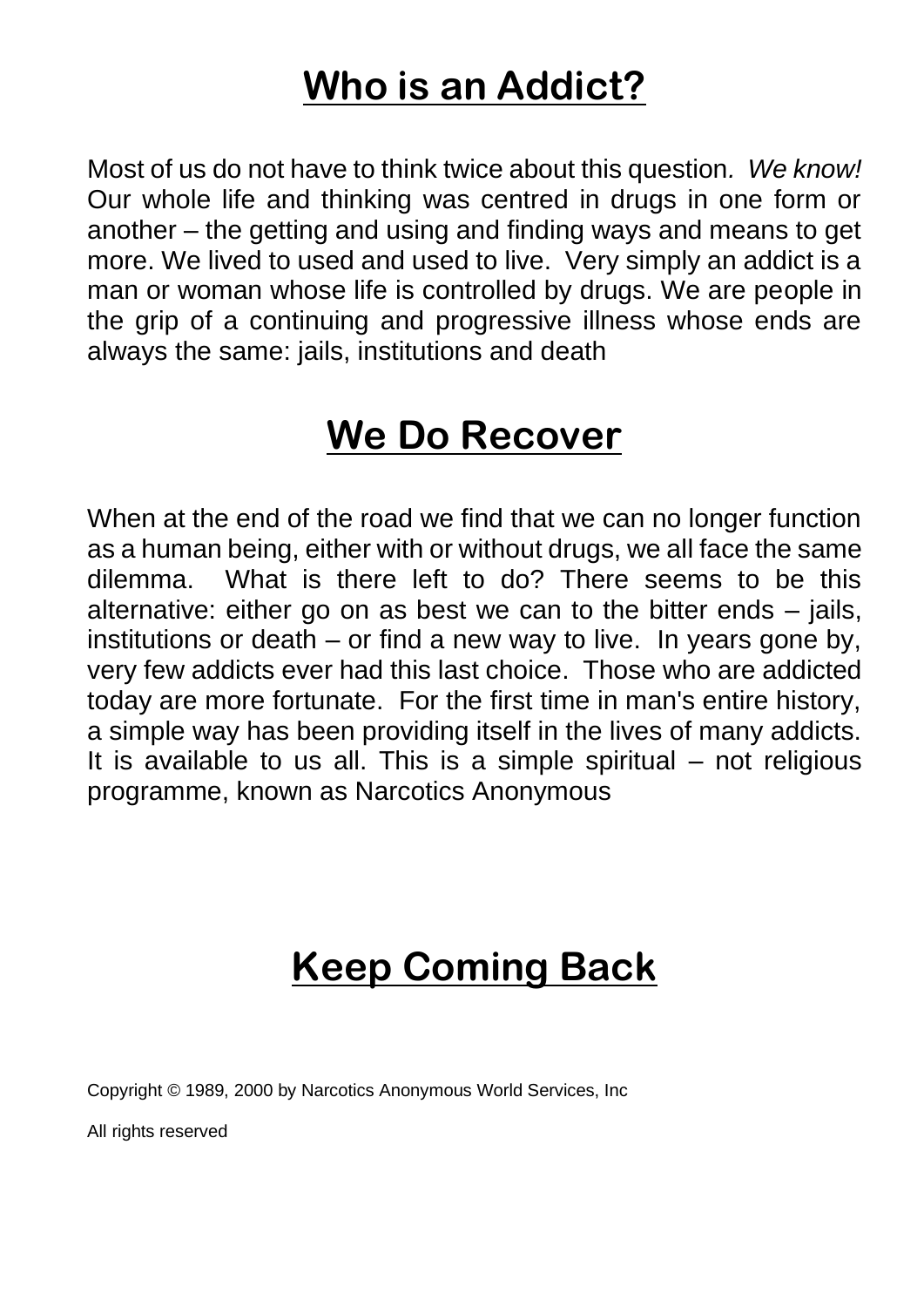| Wednesday       |                     |                    |                                                                                                                       |                       |  |
|-----------------|---------------------|--------------------|-----------------------------------------------------------------------------------------------------------------------|-----------------------|--|
| 19.30           | $1\%$ hrs           | Birmingham         | Shard End Hope in the Trenches Timberley<br>Lane.                                                                     |                       |  |
| 19.30           | $1\frac{1}{2}$ hrs  | Birmingham         | Willingness Wednesday Recovery Central, 9<br>Allcock Street, B9 4DY Contact: Chris<br>0784241931                      |                       |  |
|                 |                     |                    | <b>Thursday</b>                                                                                                       |                       |  |
| 13.00           | 1 <sub>hr</sub>     | Birmingham         | Moseley Village, The Exchange, 149-153 Alcester<br>Road, B13 8JP                                                      |                       |  |
| 19.30           | $1\%$ hrs           | Walsall            | The War is Over St Mathew Centre, St Matthew's<br>Close, WS1 3DG                                                      |                       |  |
| 19.30           | $1\frac{1}{4}$ hrs  | Cannock            | St Luke's Church, Church Street, WS11 1DE                                                                             |                       |  |
| 19.30           | $1\%$ hrs           | $N-U-L$            | Unitarian Meeting House, Lower Street,<br>Newcastle-Under-Lyme, ST5 2UA                                               |                       |  |
| 19.30           | 1 $\frac{1}{2}$ hrs | Birmingham         | <b>Guiding Principles</b> The Three Trees Community<br>Centre, Headingham Grove, B37 7TP Contact:<br>Chris 0784241931 |                       |  |
| 19.30           | $1\%$ hrs           | Birmingham         | Recovery Central, 9 Allcock Street, B9 4DY                                                                            |                       |  |
| Friday          |                     |                    |                                                                                                                       |                       |  |
| 12.30           | $1\frac{1}{2}$ hrs  | Birmingham         | Recovery Central, 9 Allcock Street, B9 4DY                                                                            |                       |  |
| 19.00           | $1\%$ hrs           | Birmingham         | Spirit of Recovery Acocks Green Methodist<br>Church, 1 Botteville Road, B27 7YE                                       |                       |  |
| 19.30           | 1 <sub>hr</sub>     | <b>Birmingham</b>  | Holloway Hall, Lee Hill, Northfield, B31 1TT                                                                          | $\overline{DO}$ 19.15 |  |
| 19.30           | $1\%$ hrs           | <b>Birmingham</b>  | Friendly Friday, Six Ways Baptist Church, Wood<br>End Road, B24 8AD                                                   |                       |  |
| 19.30           | $1\%$ hrs           | Solihull           | Step Meeting St Augustine's Catholic Church, 1<br>Herbert Road, Solihull, B91 3QE                                     |                       |  |
| 19.30           | $1\frac{1}{2}$ hrs  | Burton on<br>Trent | Riverside Church, 81 High Street, Burton on Trent,<br><b>DE14 1LD</b>                                                 |                       |  |
| 19.30           | $1\frac{1}{2}$ hrs  | Coventry           | St Catherines Church, Stoke Aldermoor<br>2 Acorn Street, Coventry, CV3 1DP                                            |                       |  |
| 19.30           | $1\%$ hrs           | Leamington         | St Marks Church, Rugby Road, Leamington<br>Spa.CV32 IEJ                                                               |                       |  |
| 19.30           | $1\%$ hrs           | W'Hampton          | <b>Candlelit</b> St Patrick's Church.<br>299 Wolverhampton Road, WV10 0QQ                                             |                       |  |
| <b>Saturday</b> |                     |                    |                                                                                                                       |                       |  |
| 12.00           | $1\frac{1}{2}$ hrs  | <b>Birmingham</b>  | The Arthur Moore Hall, Alexander Road, Acocks<br>Green, B27 6HE                                                       |                       |  |
| 18.00           | $1\frac{1}{2}$ hrs  | Birmingham         | Survival Meeting Recovery Central, 9 Allcock<br>Street, B9 4DY                                                        |                       |  |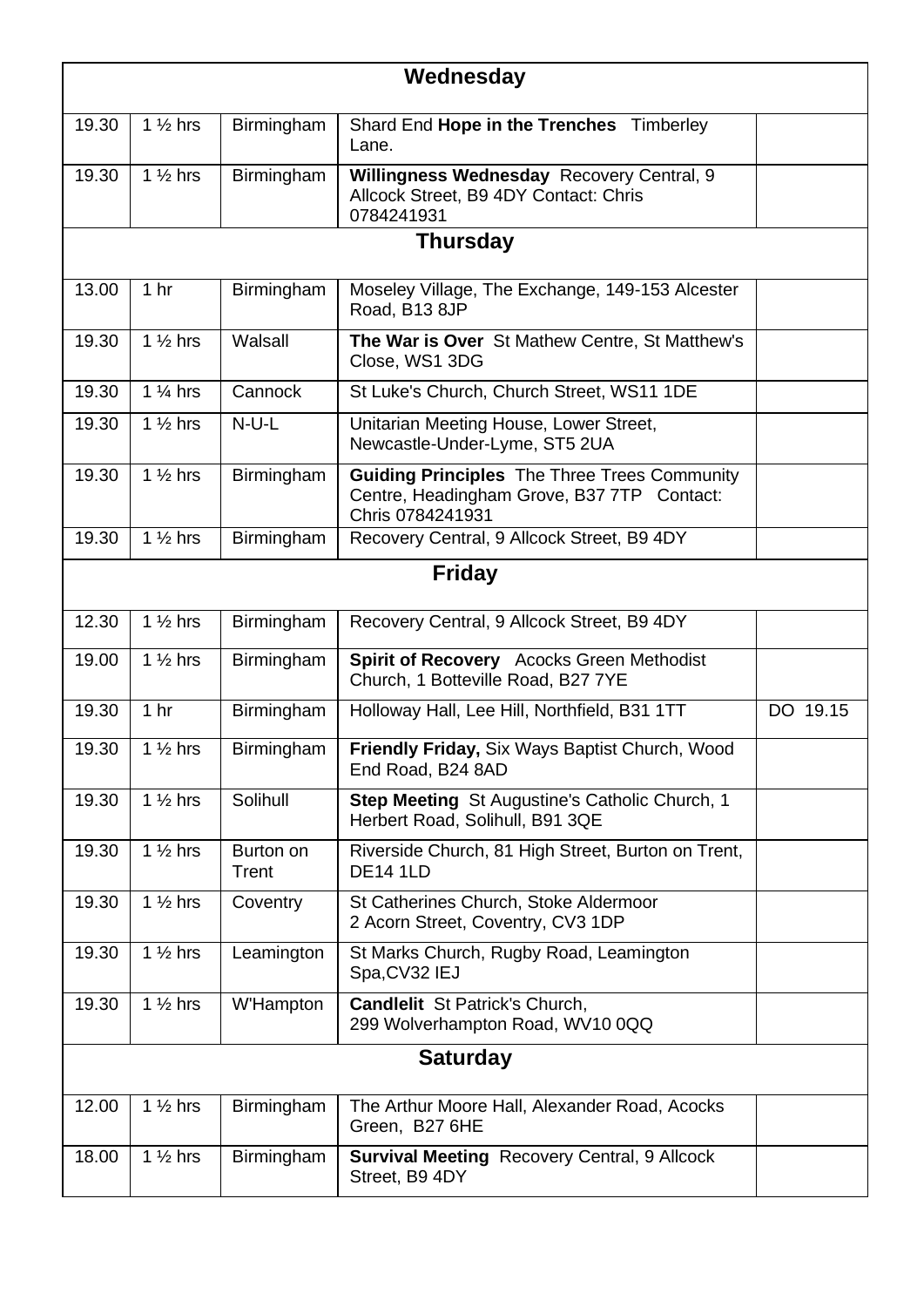| <b>Saturday</b> |                               |                        |                                                                                            |            |  |
|-----------------|-------------------------------|------------------------|--------------------------------------------------------------------------------------------|------------|--|
| 18.00           | $1\%$ hrs                     | Litchfield             | Saturday Night Surrender Wade Street Church,<br>Frog Lane, WS13 6HL                        |            |  |
| 19.00           | $1\%$ hrs                     | Birmingham             | St Dunstan's Church, Kingsfield Road, Kings<br>Heath, B14 7JN                              |            |  |
| 19.30           | $1\frac{3}{4}$ hrs            | Burton on<br>Trent     | Riverside Church, 81 High Street, Burton on Trent,<br><b>DF14 1ID</b>                      |            |  |
| 19.30           | $1\%$ hrs                     | Warwick                | Living Clean The Gap Community Centre, 39<br>Oakwood Grove, CV34 5TD                       |            |  |
| Sunday          |                               |                        |                                                                                            |            |  |
| 9.30            | $\overline{1}\frac{1}{2}$ hrs | Dudley                 | Switch, 1 Castle Street, Dudley, DY1 1LA                                                   |            |  |
| 18.00           | $1\%$ hrs                     | Walsall                | Church Hall next to All Saints Church<br>3 Elmore Row, Bloxwich, Walsall, WS3 2HR          | <b>FSH</b> |  |
| 18.30           | 1 <sub>hr</sub>               | Solihull               | St Phillips Church, Manor Road, Dorridge, B93<br>8DX Paul: 07815818815                     | <b>FV</b>  |  |
| 19.00           | 1 <sub>hr</sub>               | Birmingham             | Step in the Right Direction (Newcomer) The<br>Swan, South Yardley Methodist Church B25 8JF |            |  |
| 19.00           | $1\frac{1}{2}$ hrs            | Sutton<br>Coldfield    | United Reform Church, 1 Brassington Avenue,<br><b>B73 6AA</b>                              |            |  |
| 19.15           | $1\%$ hrs                     | Stratford<br>Upon Avon | Surrender Sunday The Ken Kennett Centre<br>100 Justins Ave Stratford Upon Avon CV37 0DA    |            |  |
| 19.30           | $1\%$ hrs                     | Coventry               | Allesley Village Hall, 118 Birmingham Road,<br><b>CV5 9GX</b>                              |            |  |

### **ONLINE MEETINGS**

| <b>Monday</b>  |                     |                                |               |             |            |  |  |
|----------------|---------------------|--------------------------------|---------------|-------------|------------|--|--|
| Start          | Duration            | Meeting ID<br>Password<br>Name |               | Information |            |  |  |
| 9.00           | 1 $\frac{1}{2}$ hrs | West Midlands Early Birds      | 865-5495-8517 |             | SH, OOR    |  |  |
| 13.00          | 1 <sub>hr</sub>     | Shropshire                     | 259-380-592   |             | <b>OOR</b> |  |  |
| 20.15          | $1\%$ hrs           | <b>Women's Original Access</b> | 892-8421-0748 |             | WO. FV     |  |  |
| 21.00          | $1\%$ hrs           | West Midlands Night Owls       | 839-8879-5631 |             | <b>FV</b>  |  |  |
| <b>Tuesday</b> |                     |                                |               |             |            |  |  |
| 9.00           | 1 $\frac{1}{2}$ hrs | West Midlands Early Birds      | 865-5495-8517 |             | SH, OOR    |  |  |
| 21.00          | 1 $\frac{1}{2}$ hrs | West Midlands Night Owls       | 839-8879-5631 |             | <b>FV</b>  |  |  |